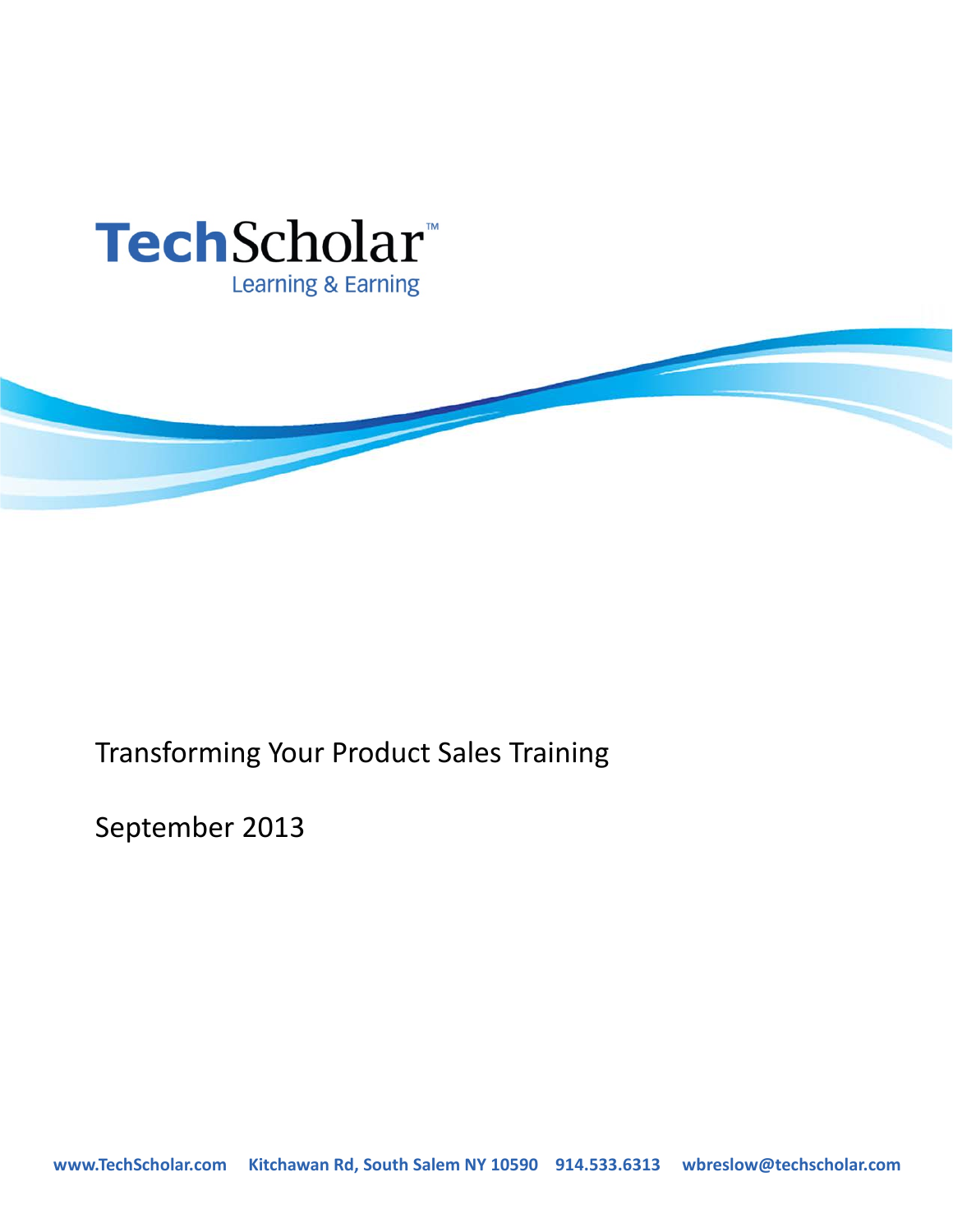

# **GET MORE INFO**

**wbreslow@techscholar.com**

**914.533.6313**

# **Transforming Your Product Sales Training**

Manufacturer representatives and re-seller sales representatives (SR's) typically sell numerous products, in many different categories, often from several manufacturers. To be successful they need to stay current on product updates, new product introductions and technology advances that are important to their accounts. All of these learning requirements take away from their selling time and their primary motivators – sales goals and commission checks.

Far too often, the only product-specific sales "training" (Product Sales Training) these SR's get is a stack of marketing collateral (sell sheets, brochures, product spec sheets, technical support papers) and a link to the manufacturer's website.

The volume of information can be overwhelming, and the material itself often lacks key information the SRs need. It's not presented using their vocabulary. It can raise more questions than it answers.

### **Who wrote this sell sheet?**

Did the marketing department get solid input from a knowledgeable product manager? Companies manage the collateral development process in different ways, and it can be hard for the SR to know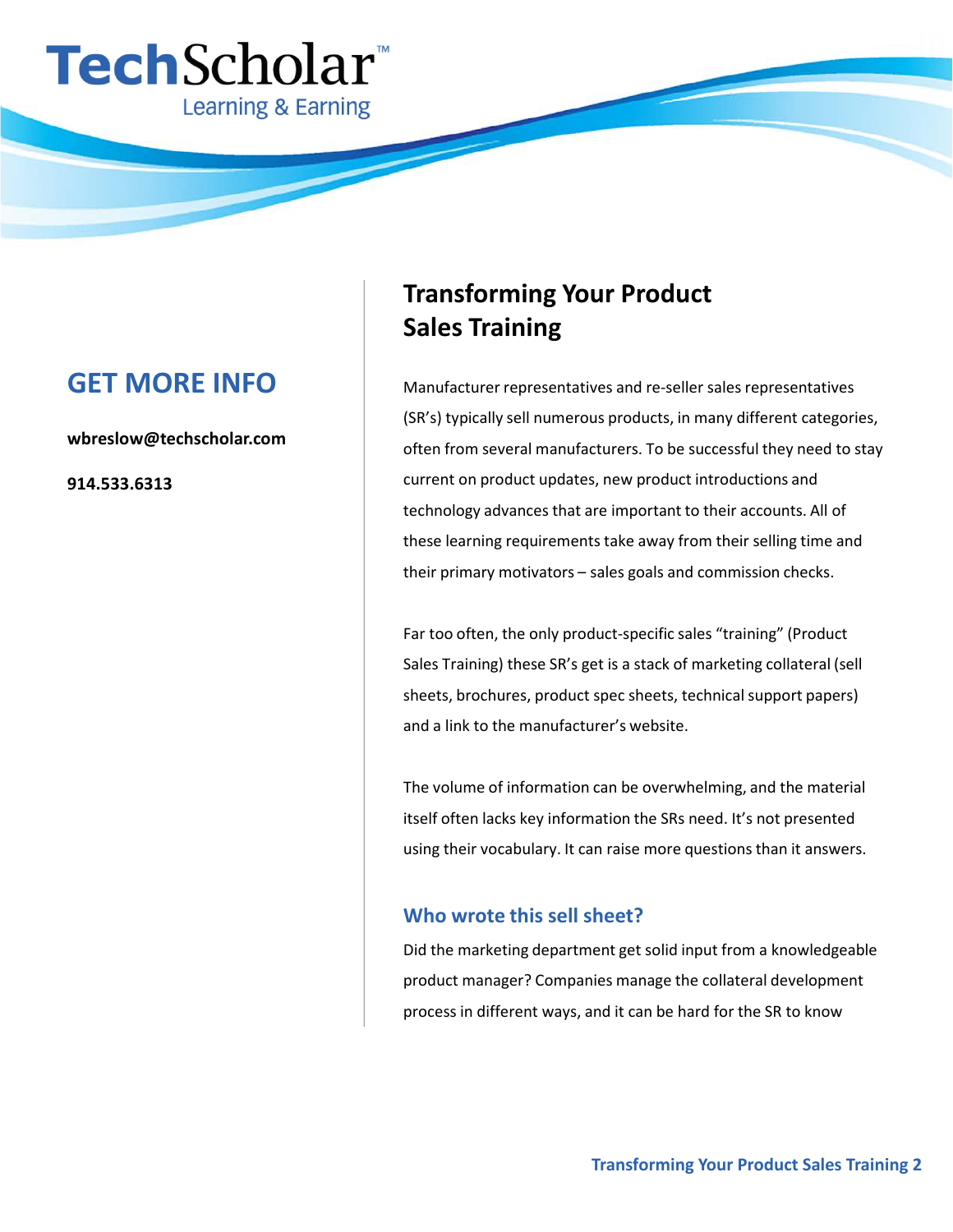

*The volume of information can be overwhelming, and the material itself often lacks key information the SRs need. It's not presented using their vocabulary. It can raise more questions than it answers.*

which ones can be trusted.

#### **How current is this information?**

Collateral rarely includes a "publication date". When SR's receive a series of marketing pieces from one product line without this kind of dating, they spend unproductive time trying to determine (sometimes unsuccessfully) which is the foundational information and what subsequent collateral is the most current and accurate.

### **How do all these products relate?**

When there are multiple products in a product line, trying to assemble an integrated picture of that line from the collateral for each of the individual products can feel like putting together a jigsaw puzzle without a guiding image. What is the overall value proposition for the line? Why should the customer buy this product vs. the competitor's product?

# **How can I guide the customer when I can't put the**

#### **picture together myself?**

Sometimes several collateral pieces supporting a single product line or category can have different voicing, emphasis, layout or design. This can lead to selling confusion for SRs, making it difficult for them to clearly explain product choices to their customers.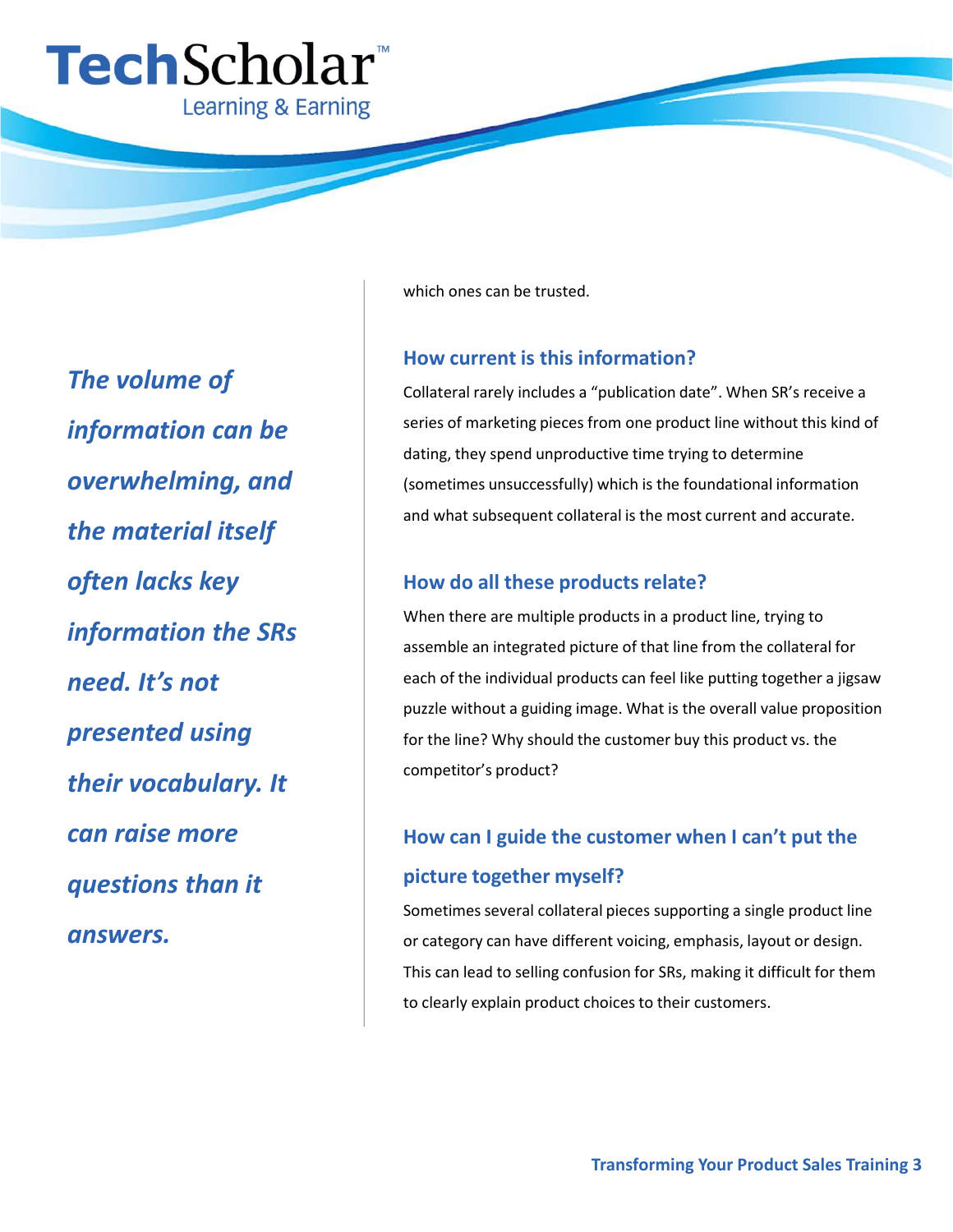

*At the same time they are swimming in questions, sales reps can also feel buried under a mass of specification details.*

# **Are these just new words describing the same features, or is this a new or different feature?**

When terminology for what appear to be similar features differs between collateral pieces, does that reflect real product differences, or just the preferred vocabularies of different writers?

## **Is the company deliberately changing its message?**

One piece of collateral may have subtly different messaging from the others. What is the most important message? Was a change really intended? Or was a new writer just trying to add their own touch?

At the same time they are swimming in questions, SRs can also feel buried under a mass of specification details. Like a computer with a fixed amount of RAM, human beings can only take in so much information before they lose the ability to retain it all.

Collateral, while readily available, is created for other audiences and objectives:

- Sell-Sheets are leave-behinds for sales calls
- Technical specs are for technical purchasers, installation and service staff.

None of this is prepared specifically for the key person in the distribution process – the sales rep.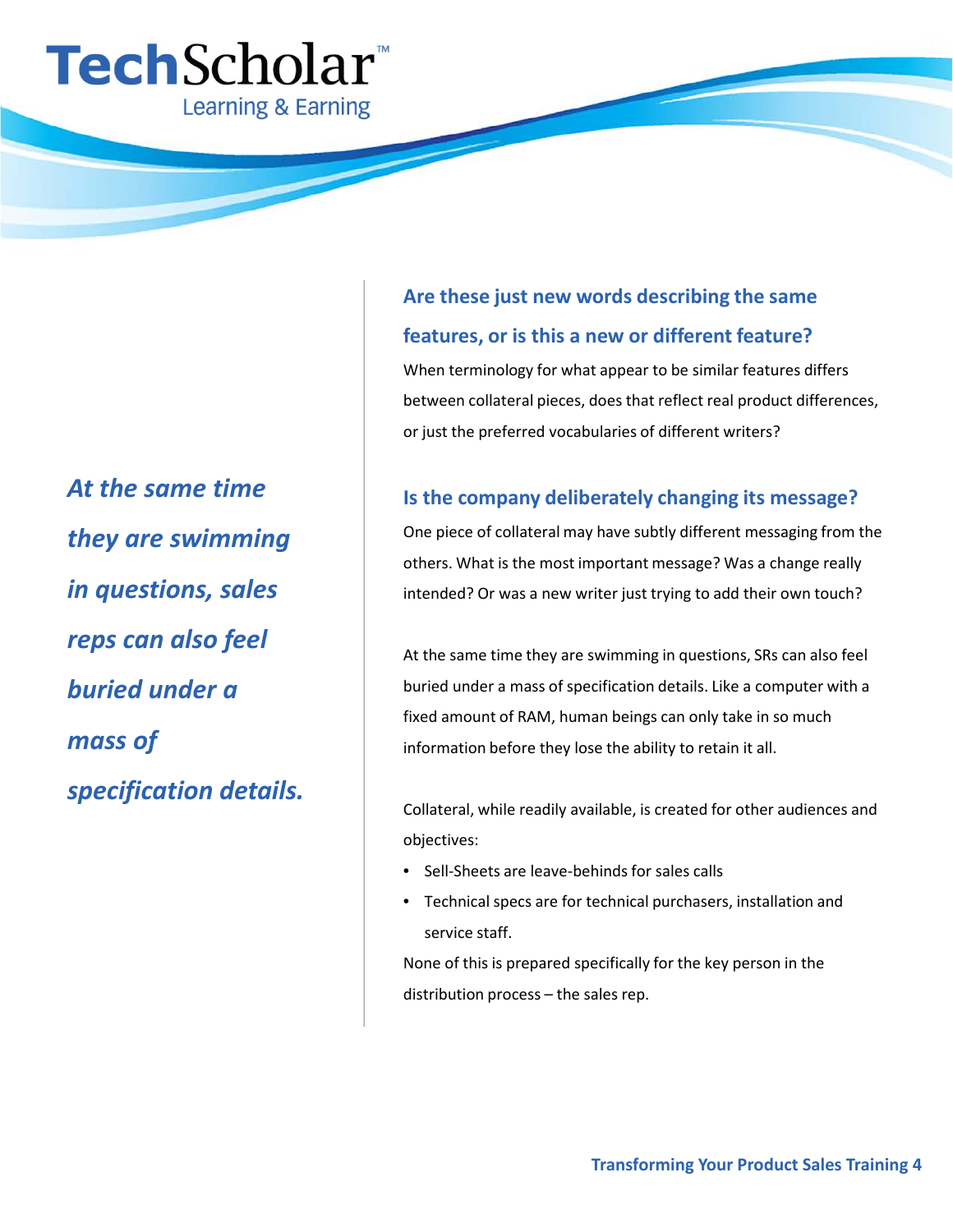

# *Quality sales reps deserve better – and they will sell more if they get it.*

Even when there's a formally developed and consistently presented product training format and delivery platform, the material is frequently prepared by people who have in-depth product knowledge (sometimes too deep) but little understanding of specific product selling requirements, the Product Sales Training components, that front-line sales reps really need.

Quality sales reps deserve better—and they will sell more if they get it.

## **Quality Sales Reps Deserve Better Training.**

Product sales training based solely on sell sheets and marketing collateral is simply no longer effective for SRs. It is time consuming, counterproductive, inadequate, and worst of all, boring.

The better solution is Product Sales Training that is laser-focused on what SRs most need and will respond to—the key selling propositions―with the additional details readily accessible as they need it.

## **Transforming Your Product Sales Training.**

The focus of specialized product sales training should be on helping sales reps be motivated and effective. For reps to be motivated, they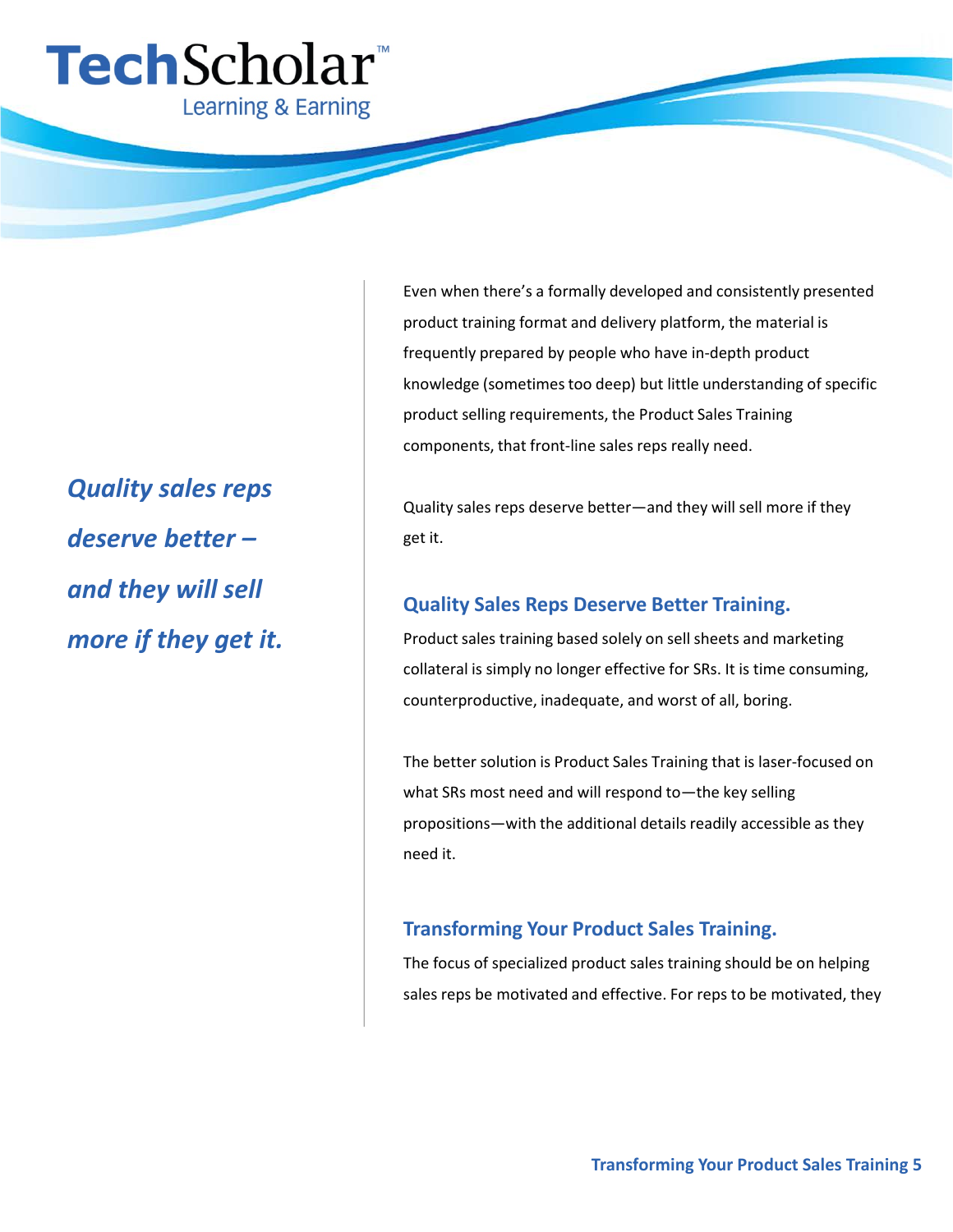

*The better solution is Product Sales Training that is laser-focused on what sales reps most need and will respond to – the key selling propositions.*

need to know enough about how to sell (and earn) from the product to grasp the value of investing the time to learn about it.

A consistent and reliable Product Sales Training program delivers that level of confidence. Important information and training elements SRs need include:

- **Market background** (Brochures, sell sheets, and websites don't typically include information on market size and growth, and rarely identify market opportunities, even indirectly).
- **Category information** (size, growth trends, technology advances, relationship to other product categories and technology)
- **Product information** (value proposition, feature/benefits, technology advances)
- **Competitive set information** (comparative product information with an emphasis on superior characteristics)
- **Pricing and delivery** (volume discounts, promotions, production cycles)

That information often requires timely distribution and updating, characteristics that are difficult to execute with printed material.

With a true Product Sales Training program manufacturers demonstrate their commitment to the front line sales reps, who in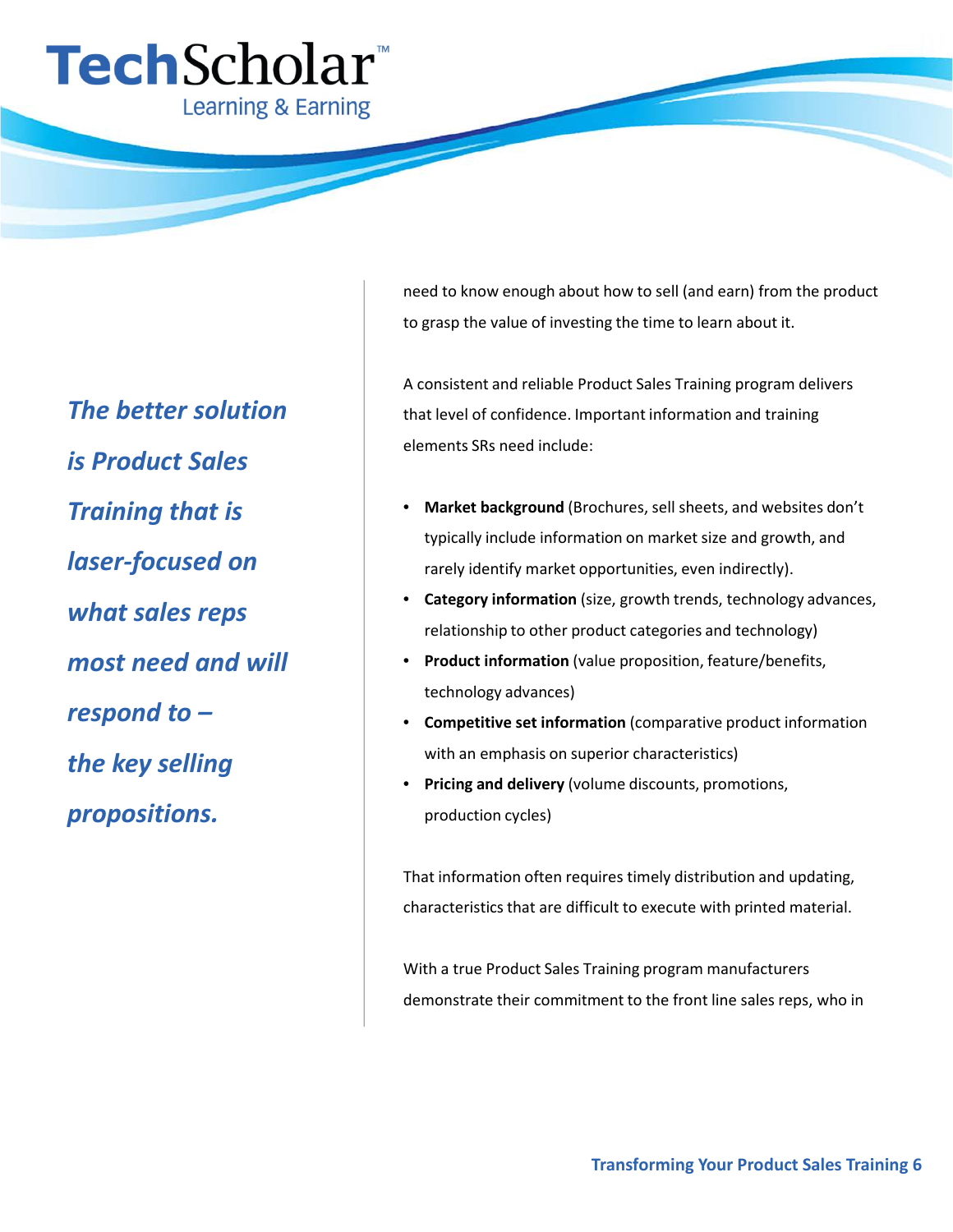

*When training material has been transformed, it is written for sales reps and tells an integrated, cohesive story with quick access to additional details upon request.*

#### turn will be:

- More informed
- Better prepared
- More confident
- Better sales people!

When training material has been transformed, it is written for sales reps, and to their requirements and needs. It tells an integrated, cohesive story, addressing why the rep should be interested and why the customer should buy. It is based upon easy to absorb written "sound bites", with quick access to additional details upon request, and it is consistent in information structure and presentation, voicing, and terminology. Lastly, next-level training is available when and where the sales reps want it, so that it doesn't intrude on their valuable selling time.